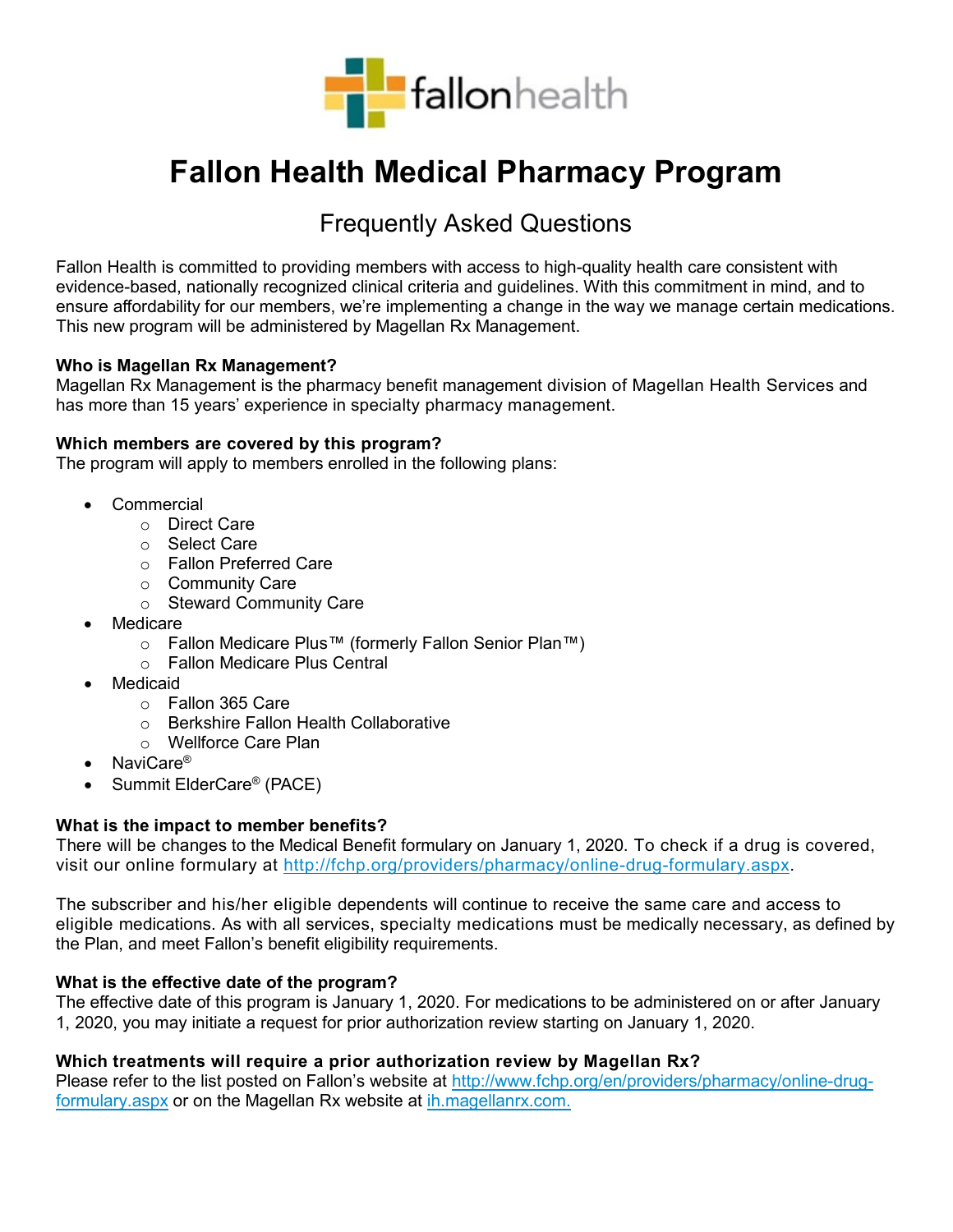#### **How often is the medication list updated?**

The list of medications included in the Medical Pharmacy Program is updated at least annually and as new drugs come to market. When calling for a prior authorization review, please check the list of medications posted on Fallon's website at<http://www.fchp.org/en/providers/pharmacy/online-drug-formulary.aspx> or on the Magellan Rx website at [ih.magellanrx.com.](http://ih.magellanrx.com/)

#### **Where can I find medical policies criteria and guidelines for the medical benefit treatments in this program?**

Medical pharmacy program policies are posted on Fallon's website at <http://www.fchp.org/en/providers/pharmacy/online-drug-formulary.aspx> or on the Magellan Rx website at [ih.magellanrx.com.](http://ih.magellanrx.com/)

#### **At which places of service (POS) does prior authorization apply?**

Prior authorizations are required for medications administered at the following places of service:

- Physician Office (POS 11)
- Outpatient Facility (POS 19, 22)
- In Home (POS 12)

Prior authorization by Magellan Rx for the medications included in this program *will not be required* when those medications are administered during an inpatient stay, in an emergency room or in an observation room setting.

#### **How do providers contact Magellan Rx to request a prior authorization or re-authorization?**

Call Magellan Rx at 1-800-424-1740, Monday through Friday, 8 a.m. to 6 p.m. EST for all authorization requests, including urgent requests.

If the provider is contracted directly with Fallon, non-urgent authorizations can also be done through Magellan Rx's secure website at [ih.magellanrx.com.](http://ih.magellanrx.com/) Click on the Providers and Physicians icon to access your provider account page.

To expedite prior authorizations, the provider should have the following information:

- Member name, date of birth and ID number
- Health plan name (Fallon Health)
- Member height and weight
- Ordering provider name, tax ID number, address, and office telephone and fax numbers
- Rendering provider name, tax ID number, address, and office telephone and fax numbers (if different from ordering provider)
- Requested drug name or HCPCS code
- Anticipated start date of treatment
- Dosing information and frequency
- Diagnosis (ICD-10 code)
- Any additional clinical information pertinent to the request

If requested by Magellan Rx, you should be prepared to upload the following documents to the Magellan provider portal, or to fax the following documents to Magellan Rx's HIPAA-compliant fax:

- Clinical notes
- Pathology reports
- Relevant lab test results

**Please note:** It is the responsibility of the ordering provider to obtain prior authorization before services are provided. If the ordering provider and the rendering provider are different, the rendering provider is responsible for ensuring that the appropriate approval is on file prior to rendering services.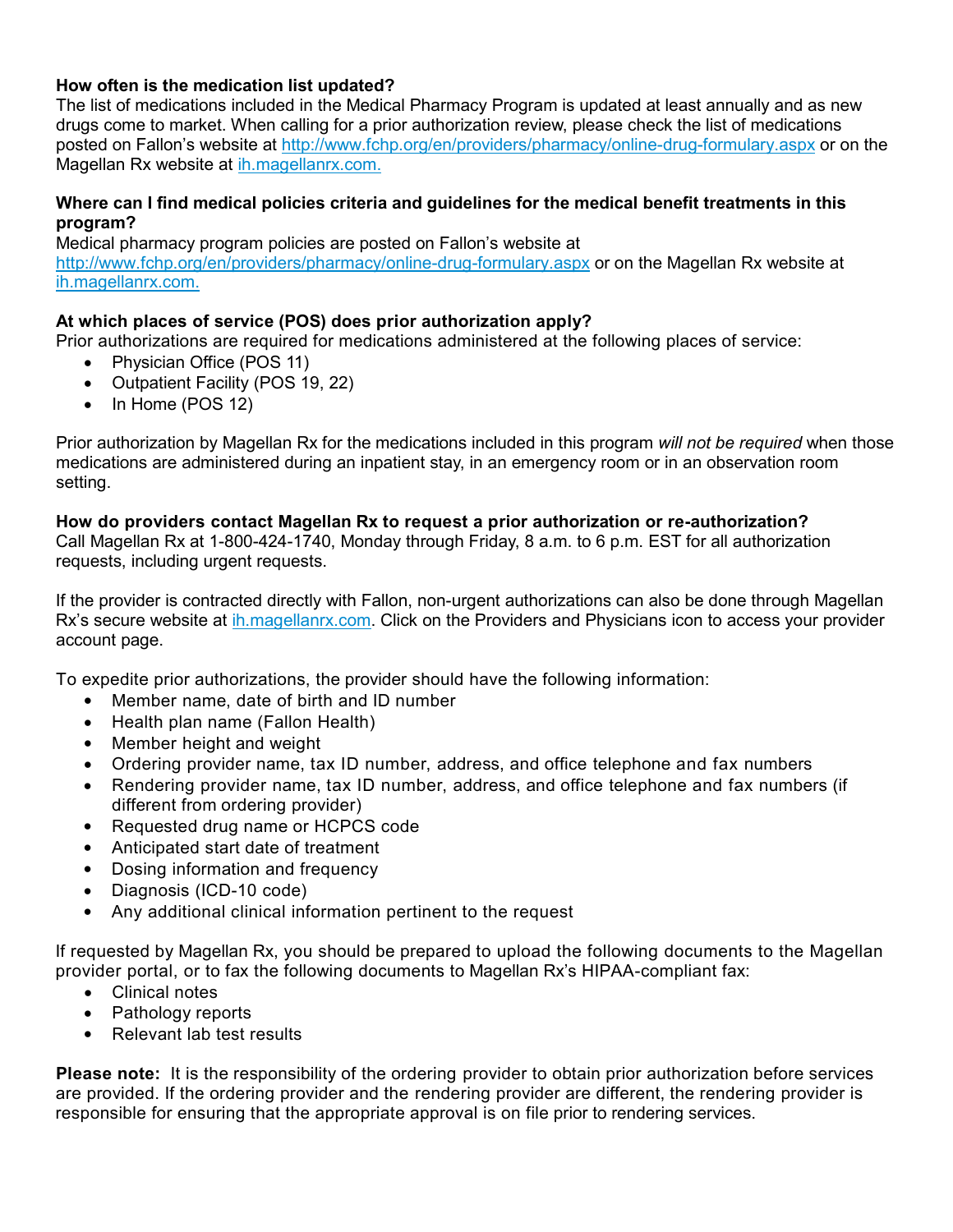## **Biosimilars**

#### **What is a biosimilar?**

A biosimilar product is a biologic product that is approved based on demonstrating that it is highly similar to an FDA-approved biologic product, known as a reference product, and has no clinically meaningful differences in terms of safety and effectiveness from the reference product. Only minor differences in clinically inactive components are allowable in biosimilar products.

#### **Will Fallon require biosimilars?**

For your Commercial and Medicaid patients, Fallon will be focusing on preferred biosimilar therapies when appropriate. Biosimilars currently approved by the FDA needed to demonstrate they are "highly similar" to the reference product, including producing the same clinical results as the reference products. They also needed to show that the risk of alternating between the reference products and the biosimilar products is not greater than the risk of maintaining the patient on the reference products.

Effective January 1, 2020, Fallon's preferred and non-preferred biosimilars will be:

| <b>Preferred</b>     | Non-preferred  |
|----------------------|----------------|
| Zarxio               | Neupogen       |
| Retacrit             | Procrit/Epogen |
| Rituximab biosimilar | Rituxan        |
| Mvasi                | Avastin        |
| Kanjinti             | Herceptin      |
| Udenyca              |                |
| Neulasta             |                |

Inflectra will be the preferred therapy for all patients currently receiving Remicade and any patients new to therapy. Remicade coverage will require failure of both Inflectra and Renflexis. Medical criteria updates will be posted on the Fallon website here: [http://www.fchp.org/providers/pharmacy/online-drug-formulary.aspx.](http://www.fchp.org/providers/pharmacy/online-drug-formulary.aspx)

#### *Medicare and Navicare plans are excluded from this requirement.*

#### **Are biosimilars the same as generic drugs?**

No. Generics have identical active ingredients to brand-name drugs and are made from synthesized chemicals. Biosimilars are like brand-name drugs and are made from living organisms. While biosimilars are biologically produced, generic medicines are chemically synthesized.

#### **Is it safe to switch to a biosimilar?**

Biosimilars are FDA approved. They're as safe and effective as their brand-name counterparts. Biosimilar products have been used in Europe for more than 10 years. A 2017 international task force determined that switching to a biosimilar drug is not associated with any significant safety or therapy risks. This is supported by multiple studies that also show no significant differences in safety or effectiveness for patients who switch from one drug to another and those who do not.

#### **Will switching to a biosimilar change my patient's treatments or drug's effectiveness?**

No. You should expect the same effectiveness as the brand name drug. The FDA has approved these agents as biosimilar which is defined as a biologic product that is highly similar to and has no clinically meaningful differences from an existing FDA-approved reference product. Based upon the FDA definition and the available  $\chi$  $\chi$ clinical evidence<sup>i,[ii,](#page-7-1)[iii,](#page-7-2)[iv](#page-7-3),[v](#page-7-4),[vi,](#page-7-5)vii</sup>, we have deemed these agents to be equivalent.

#### **Why am I being asked to switch to a biosimilar if my patient's current therapy is working?**

The biosimilar is a safe and cost-effective option to treat your patient's condition. This allows the health plan to cover these high-cost products while keeping the cost of health care affordable.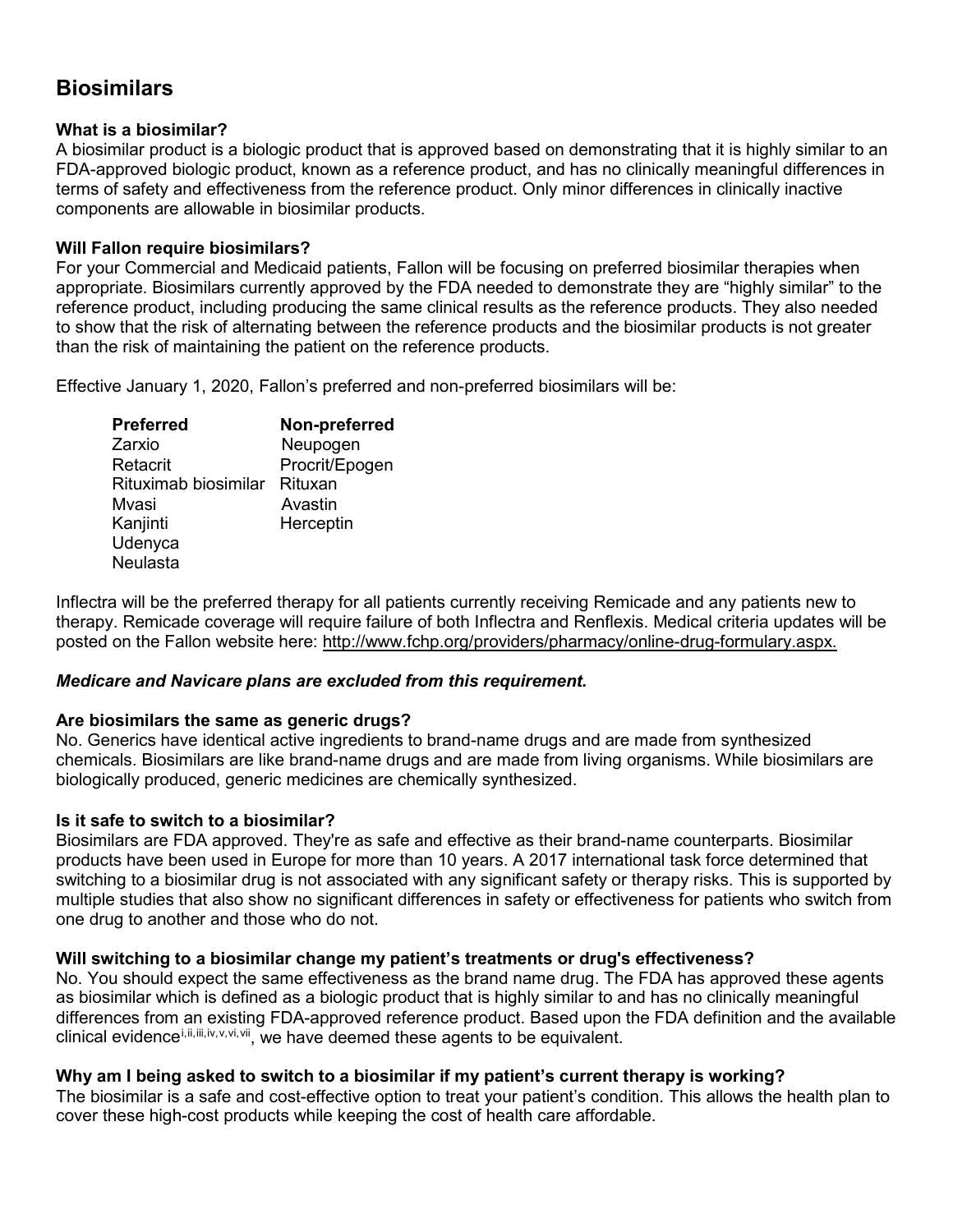#### **Will I need to switch members who are currently on therapy to a biosimilar starting January 1, 2020?**

- a. Members currently on Remicade therapy will be required to switch to Inflectra starting January 1, 2020. If there is medical necessity for the member to continue on Remicade, you should submit a prior authorization after December 31, 2019 to request coverage.
- b. Members currently on Rituxan, Epogen/Procrit, Avastin, Herceptin, Neulasta, and Neupogen will not be required to change therapy.
- c. Members new to therapy will be required to use Zarxio, Nivestym, Retacrit, Mvasi, Rituxumab biosimilar and Kanjinti after December 31, 2019.
- *d. Medicare and Navicare members are not required to start or change to biosimilar therapy.*

## **Registration and use of Magellan Rx website**

#### **How does a provider obtain a user ID and password for the Magellan Rx website?**

Beginning January 1, 2020, providers directly contracted with Fallon can have the practice administrator request a unique [username and password f](https://specialtydrug.magellanprovider.com/MagellanProvider/do/DisplayFaqHelp?categoryId=61&subcategoryId=520)or the Magellan Rx provider portal. To do so, visit Magellan Rx's website at [ih.magellanrx.com](http://ih.magellanrx.com/) and complete the following steps:

- 1. Click on the *New Access Request – Provider* link on the right side of the home page under *Quick Links.*
- 2. Select *Contact Us* and complete the required fields indicated with a red asterisk (\*) and click *Send*.

Please have the following information ready:

- Requestor's name, email address and phone number
- Health plan name (Fallon Health)
- Provider, facility or group name
- Provider, facility or group service address
- Tax ID number
- Office administrator name (the person responsible for maintaining the list of staff authorized to access the Magellan Rx provider portal on behalf of the practice)

Please allow up to two business days for information regarding your user access to be sent to you by email. The practice administrator will then be able to set up a user name for each individual in the practice authorized to access the Magellan Rx website.

#### **Whom do I contact if one of the providers in our practice is not listed on Magellan Rx's website?**

- You can send a secure message to Magellan Rx through the provider portal if the provider is directly contracted with Fallon.
- If it is an urgent request, you can call Magellan Rx at 1-800-424-1740.

#### If all of the providers in a practice share a tax ID number (TIN), is more than one user ID and **password needed to manage each clinician separately?**

No. MRx Provider Portal users linked to the practice TIN will be able to conduct transactions for every network provider linked to the practice TIN.

## **Prior Authorization Requests**

Providers and their staff will have the opportunity to obtain prior authorizations to help streamline medication administration and service. If a prior authorization request does not initially have sufficient evidence to be approved, it is pended to be clinically reviewed by Magellan Rx clinical pharmacists. If the initial clinical reviewer finds that the request meets clinical criteria, the initial clinical reviewer can approve the prior authorization request. If the initial clinical reviewer cannot find sufficient evidence to approve the request, he/she will schedule a peer-to-peer conversation between the provider and a Magellan Rx peer clinical reviewer, who is a board-certified physician. The Magellan Rx peer clinical reviewer will render the final determination based on the information received.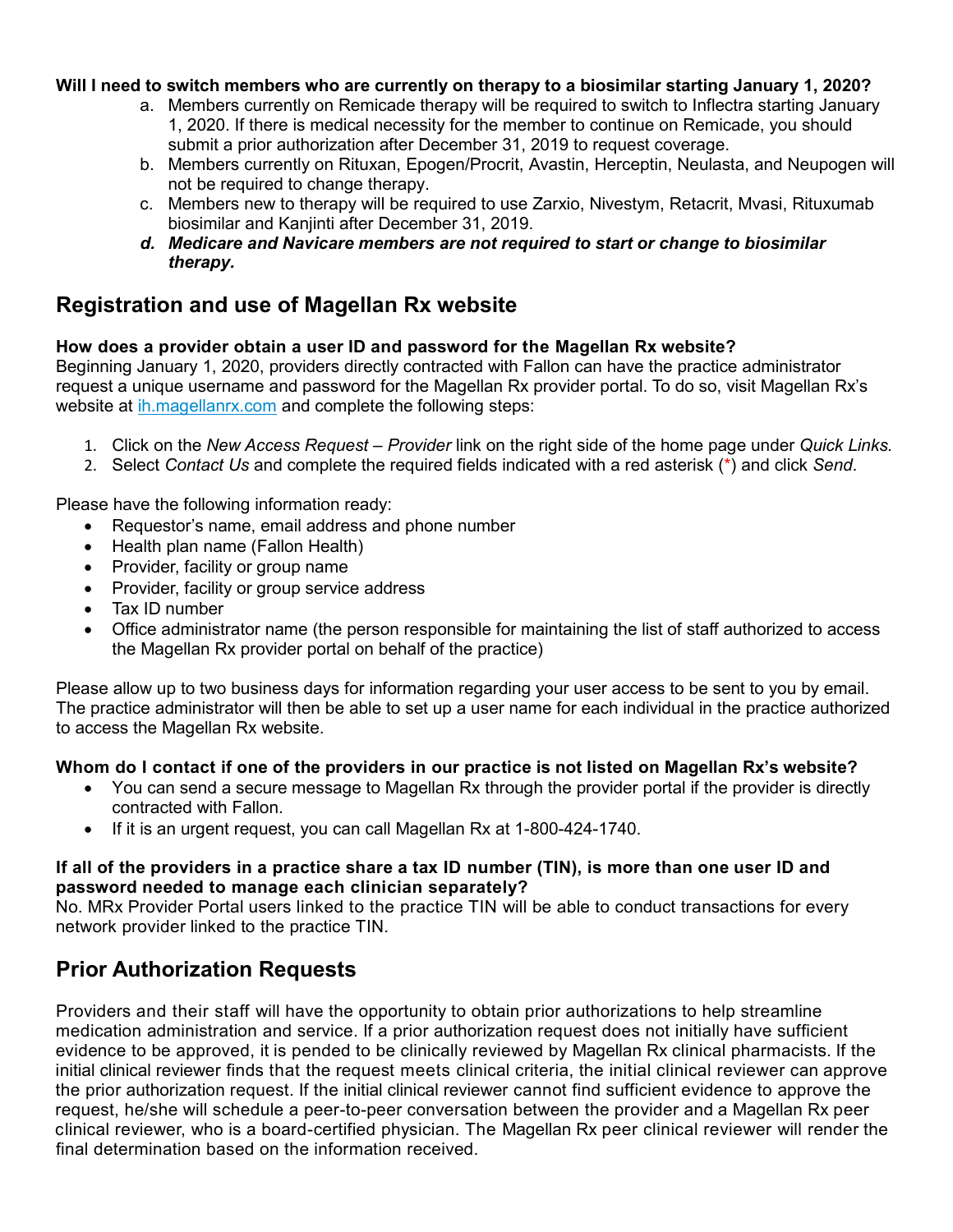**Note**: Magellan Rx initial clinical reviewers are clinical pharmacists.

#### **Will the provider be able to speak directly to the clinician making a determination on a prior authorization request?**

Yes. If there is a question regarding a particular patient's use of a medication, Magellan Rx's clinicians are available to consult with providers.

- In most cases, approvals can be made based on the initial information provided by the requestor directly through the Magellan Rx website.
- If there is a question or concern regarding the information provided, the case will be sent to a pharmacist who will reach out to the requesting provider.
- If the pharmacist cannot reach an agreement regarding the appropriate course of treatment with respect to the requested medication, the case will be escalated to a Magellan Rx physician.
- A Magellan Rx physician will discuss the case with the provider and they will make a mutual decision, in accordance with plan guidelines, on an appropriate course of action.

#### **What if Magellan Rx does not have all of the necessary information to make a determination on a prior authorization request?**

If Magellan Rx does not have the necessary information to make a determination, the request will be pended for clinical review and the provider will be given a tracking number.

#### **Are clinical trials part of this program?**

No, clinical trials are not included in this program.

#### **How are urgent requests handled?**

Urgent requests will be completed within two business days of receiving all the necessary information to complete the request (within 24 hours for Medicare and Medicaid). Magellan Rx's website cannot be used for urgent or retrospective approval requests. Therefore, these requests must be processed directly through the Magellan Rx call center at 1-800-424-1740. The review and determination process may take longer if member or provider eligibility verification is required, or if the request requires additional clinical review.

#### **How are routine (non-urgent) requests handled?**

Non-urgent requests will be completed within two business days of receiving all the necessary information to complete the request (within 24 hours for Medicare and Medicaid). In most cases, Magellan Rx can review and determine prior authorizations during the initial request if all the information needed to process a request is provided. The review and determination process may take longer if member or provider eligibility verification is required, or if the request requires additional clinical review.

#### **Does a prior authorization for one provider apply to all providers in a group practice?**

Magellan Rx approvals link providers by their TIN. When approvals are entered into Fallon's claims system, they will be attached to all network providers who share that TIN.

#### **If a specialist orders a medication and gets prior authorization and then the treatment is administered in and billed for by the outpatient facility, will the claim be paid?**

The outpatient facility will only be paid if the specialist selected that outpatient facility as the rendering provider, or if the specialist and the outpatient facility share the same TIN in our claims system.

#### **If a specialist orders the treatment and gets prior authorization when the medication is to be administered in and billed for by the outpatient facility, how should the clinic verify the prior authorization is on file with Magellan Rx?**

The outpatient facility will receive a copy of the approval letter and can view the status of the approval via Magellan Rx's website [ih.magellanrx.com.](http://ih.magellanrx.com/)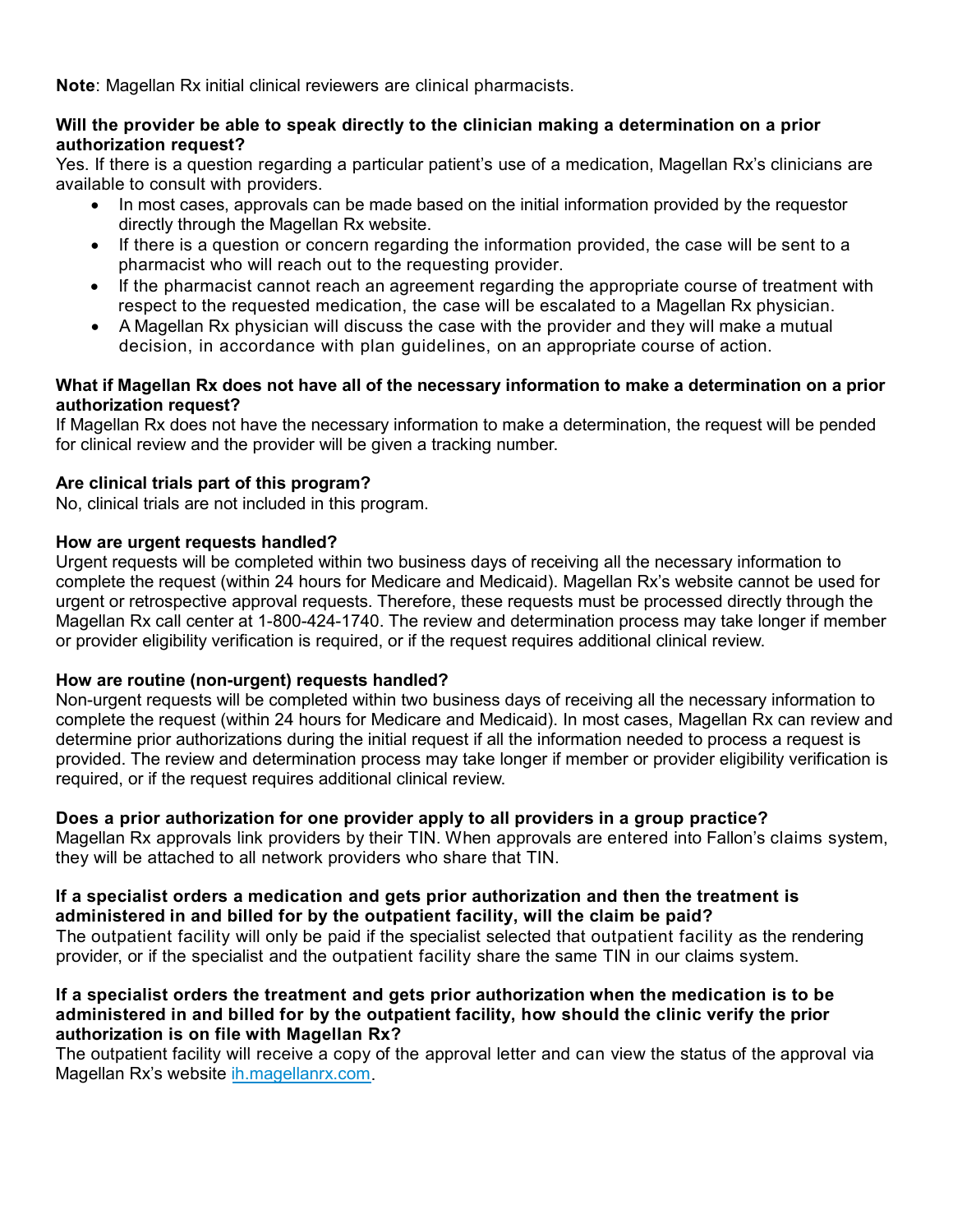## **Requesting prior authorization when rendering provider and ordering provider are different**

The following section provides information about how to select a provider when services will be performed in an outpatient facility setting.

#### **Arranging for patients to receive services at an outpatient facility setting**

To enter a request for a prior authorization for members to obtain treatment(s) at an outpatient facility, providers who are directly contracted with Fallon must be signed into their account page on Magellan Rx's website at [ih.magellanrx.com:](http://ih.magellanrx.com/)

- After entering your patient's information and selecting yourself or your group's name as the requesting provider, answer **yes** to the question, **"Will an alternative servicing provider be utilized for this request?"**
- Search for and select the outpatient facility site where the member will receive the treatment.
- Continue entering the prior authorization request.

All rendering providers are required to check the Magellan Rx website to confirm a prior authorization has been issued prior to administering a medication that is part of this program. If no prior authorization has been issued to the rendering provider, the claim will be denied.

#### **Rendering providers must check the [Magellan Rx website](https://specialtydrug.magellanprovider.com/MagellanProvider/do/LoadHome) to ensure a prior authorization has been obtained prior to providing services.**

The following provides information on how the rendering provider obtains information about the prior authorization.

To view a prior authorization, providers who are directly contracted with Fallon must be signed into their account on Magellan Rx's website at [ih.magellanrx.com:](http://ih.magellanrx.com/)

- Select *View Authorizations* and enter either the patient's first and last name, the member identification number or the authorization number. Providers also have the option of viewing all prior authorizations associated with their TIN.
- The provider should confirm the following information on the prior authorization:
	- o Member name, date of birth and ID number
	- o Ordering and rendering provider information
	- o Authorization validity period
	- $\circ$  The medication(s) and number of units approved

If a provider has any questions, he/she should contact Magellan Rx directly at 1-800-424-1740, Monday through Friday, 8 a.m. to 6 p.m. EST.

#### **Once prior authorization is given, can a request be made to change the dose or frequency before the approval duration has expired?**

After an approval is generated, a change in dose and/or frequency may be requested via phone at 1-800-424-1740. The clinical staff will review the request and render a decision.

#### **Can the length of the prior authorization be negotiated or is it predetermined?**

The approval duration or validity period of a prior authorization is dependent on the medication and is not negotiable. Because existing conditions, such as lab values and chemotherapy regimens, can change more frequently, the validity period for supportive medications will be shorter, depending on the class of medications.

#### **Can one prior authorization include multiple medications? Or will the provider have to obtain a prior authorization for each medication?**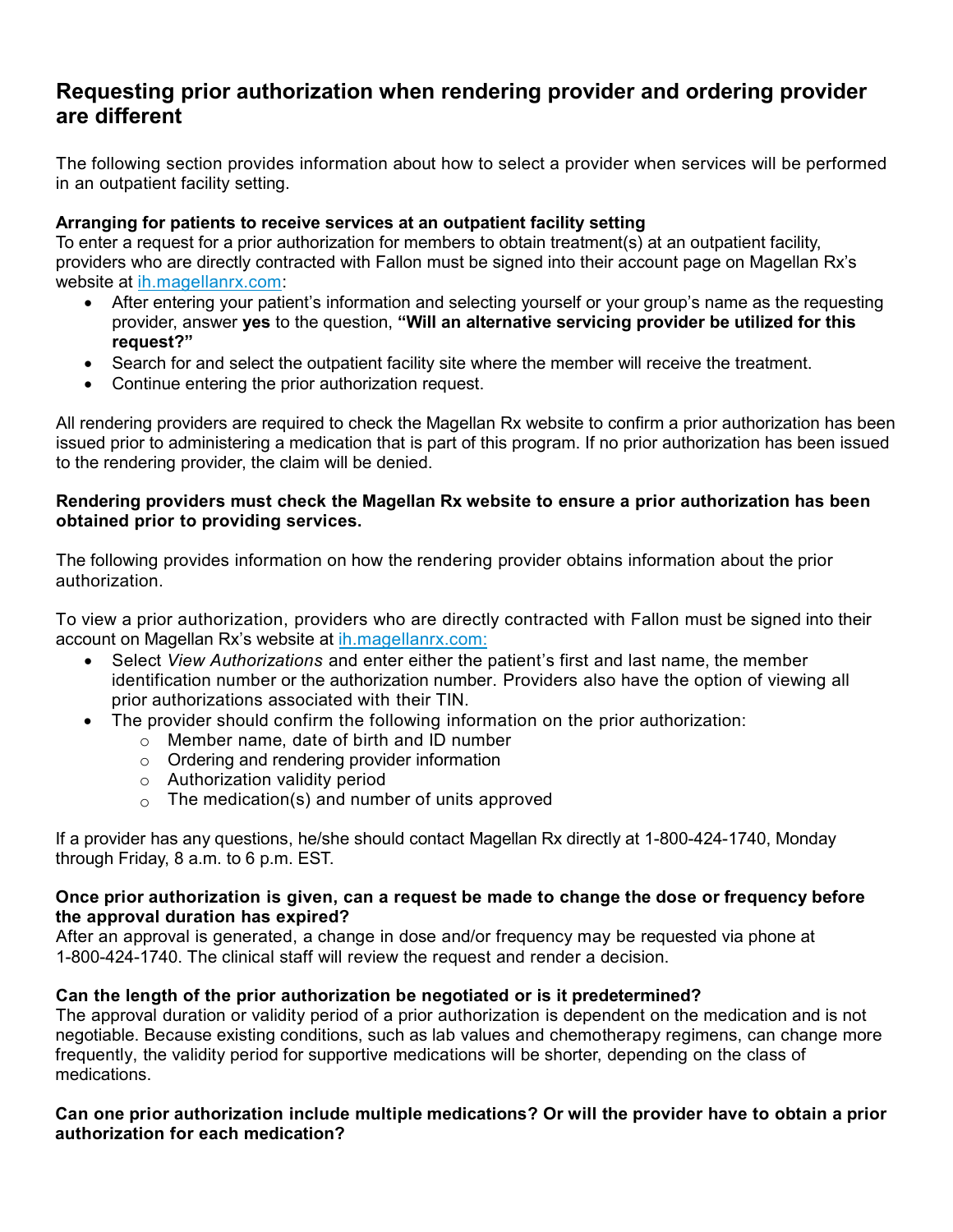There is one prior authorization number per medication. However, Magellan Rx can process multiple requests during the same web session or telephone call.

## **Transition of Care**

#### **Will existing authorizations still be valid?**

Magellan Rx will require prior authorization for specific medications that will be administered on or after January 1, 2020. Authorizations issued by Fallon Health for dates of service before January 1, 2020 for the medications included in this program will be effective until the authorization end date. Authorizations for Remicade will be terminated December 31, 2019, with 60-day advance notice sent to impacted providers.

To continue treatment after the original authorization end date, you must obtain an authorization from Magellan Rx prior to the expiration date. Claims for dates of services after the authorized end date will be denied if a provider has not obtained a successive authorization from Magellan Rx.

#### **For members who will start one of the treatments included in this program on or after January 1, 2020, providers must complete authorizations through Magellan Rx before treatment begins.**

As of January 1, 2020, only claims for the medications included in this program that have been preauthorized will be eligible for payment.

## **Claims**

#### **How will this new program affect claims?**

Magellan Rx has been engaged only to oversee utilization management. Claims should be submitted to the same addresses you currently use for Fallon or, if submitting electronically, by using the same payer ID the provider uses now.

#### **Will a claim submitted by the rendering provider be denied if the ordering provider fails to obtain the appropriate prior authorization?**

Yes. The claim for the rendering provider will be denied. Rendering providers need to make sure a prior authorization is on file with Magellan Rx before administering the medications to members. When prior authorization is required but was not obtained, providers can follow instructions on the Explanation of Benefits (EOB) to submit a claim appeal as applicable.

#### **Is this prior authorization process required when Fallon is secondary?**

No. Prior authorization review with Magellan Rx is not required when Fallon is designated as secondary to other insurance coverage.

### **Who can a provider contact for more information?**

For more information about prior authorizations, providers can call Magellan Rx Management at 1-800-424-1740. General questions regarding the medical pharmacy program may be directed to Fallon at 1-866-275-3247, prompt 5, or by email at [askfchp@fallonhealth.org.](mailto:askfchp@fallonhealth.org) Fallon Payment Policies may be found at: [http://www.fchp.org/providers/criteria-policies-guidelines/payment-policies.aspx](https://nam05.safelinks.protection.outlook.com/?url=http%3A%2F%2Fwww.fchp.org%2Fproviders%2Fcriteria-policies-guidelines%2Fpayment-policies.aspx&data=01%7C01%7CBenjamin.Barner%40fallonhealth.org%7C0a3f9518a5f544db019408d72caacfa7%7C86dcdeaaad5341099de51e7caf8116fb%7C1&sdata=Ski7end6FSA7gaEs80C5co2QadVKmsIYHsPtq9mFhnI%3D&reserved=0)